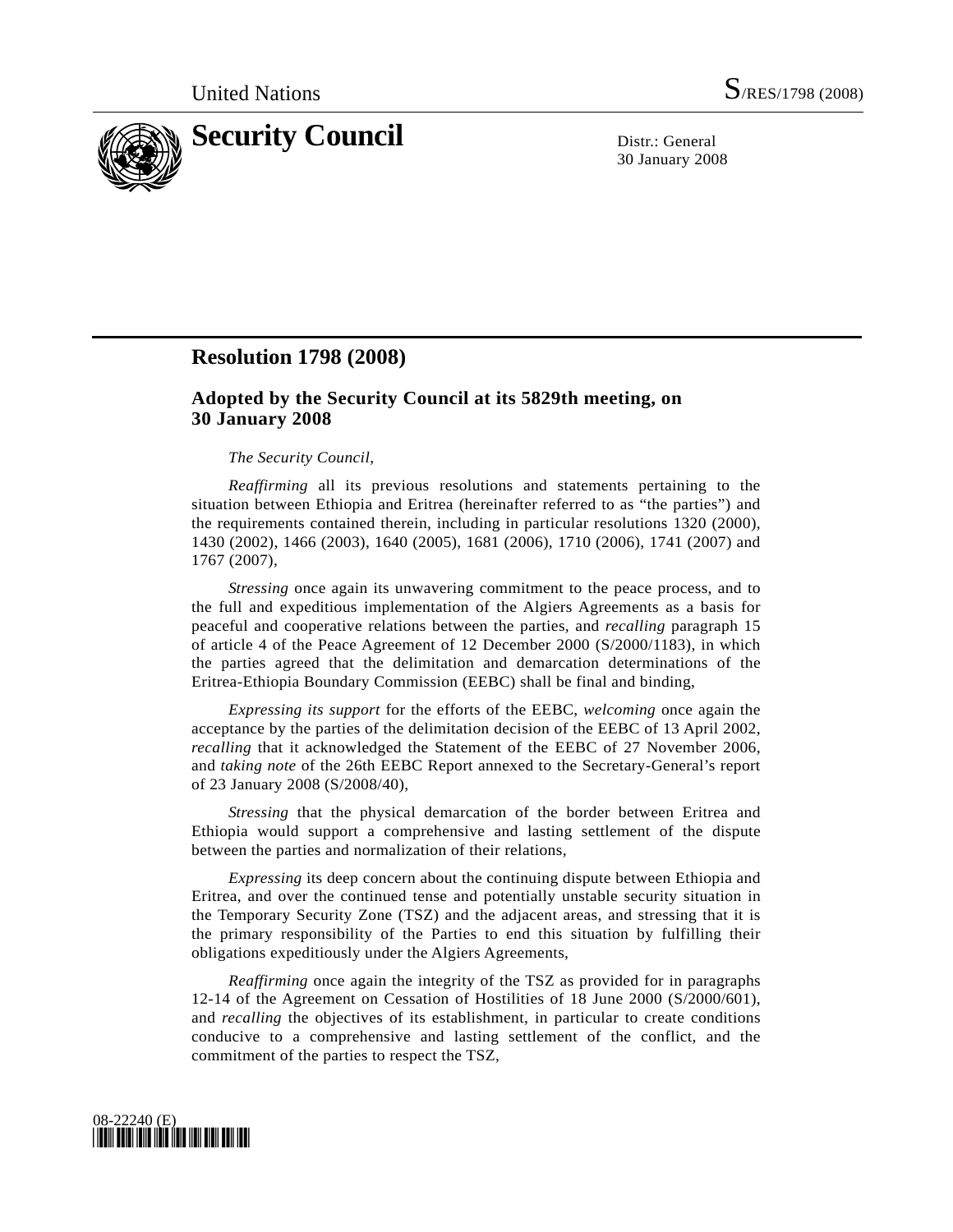*Underlining* that the Security Council remains committed to its role, in particular helping to ensure that the parties respect the commitments they made in the Agreement on Cessation of Hostilities of 18 June 2000 (S/2000/601) and the Peace Agreement of 12 December 2000 (S/2000/1183), to which the United Nations was one of the witnesses,

*Commending* the efforts made by the United Nations Mission in Ethiopia and Eritrea (UNMEE) and its military and civilian personnel to accomplish its duties, despite the difficult circumstances,

*Having considered* the report of the Secretary-General of 23 January 2008 (S/2008/40),

 1. *Decides* to extend the mandate of UNMEE for a period of six months, until 31 July 2008;

 2. *Reiterates its call* that the parties show maximum restraint and refrain from any threat or use of force against each other, avoid provocative military activities, and put an end to the exchange of hostile statements;

 3. *Reiterates its call* on Eritrea and Ethiopia to maintain their full commitment to the Agreement on Cessation of Hostilities, and to de-escalate the situation, including by returning to the 16 December 2004 levels of deployment;

 4. *Underlines* that Eritrea and Ethiopia bear the primary responsibility for achieving a comprehensive and lasting settlement of the border dispute and normalizing their relations, *demands* that they take immediately concrete steps in order to complete the process launched by the Peace Agreement of 12 December 2000 (S/2000/1183) by enabling physical demarcation of the border, and *urges* them to normalize their relations;

 5. *Reiterates its demands* on Eritrea to withdraw immediately all troops and heavy military equipment from the TSZ, to provide UNMEE with the necessary access, assistance, support and protection required for the performance of its duties and to remove immediately and without preconditions the restrictions on UNMEE;

 6. *Reiterates its call* on Ethiopia to reduce the number of military forces in the areas adjacent to the TSZ;

 7. *Notes with grave concern* UNMEE's critical fuel levels, *demands* that the Government of Eritrea resumes immediately fuel shipments to UNMEE or allows UNMEE to import fuel without restrictions, and requests the Secretary-General to keep the Security Council informed of developments;

 8. *Reiterates its call* on both parties to fully cooperate with UNMEE with a view to urgently reactivating the work of the Military Coordination Commission which remains a unique forum to discuss pressing military and security issues;

 9. *Strongly supports* the ongoing efforts by the Secretary-General and the international community to engage with Eritrea and Ethiopia to help them to normalize their relations, to promote stability between the parties, and to lay the foundation for a comprehensive and lasting settlement of the dispute, and *urges* the parties to accept the Secretary-General's good offices;

 10. *Welcomes* the ongoing efforts by the Secretary-General towards the earliest appointment of a Special Representative;